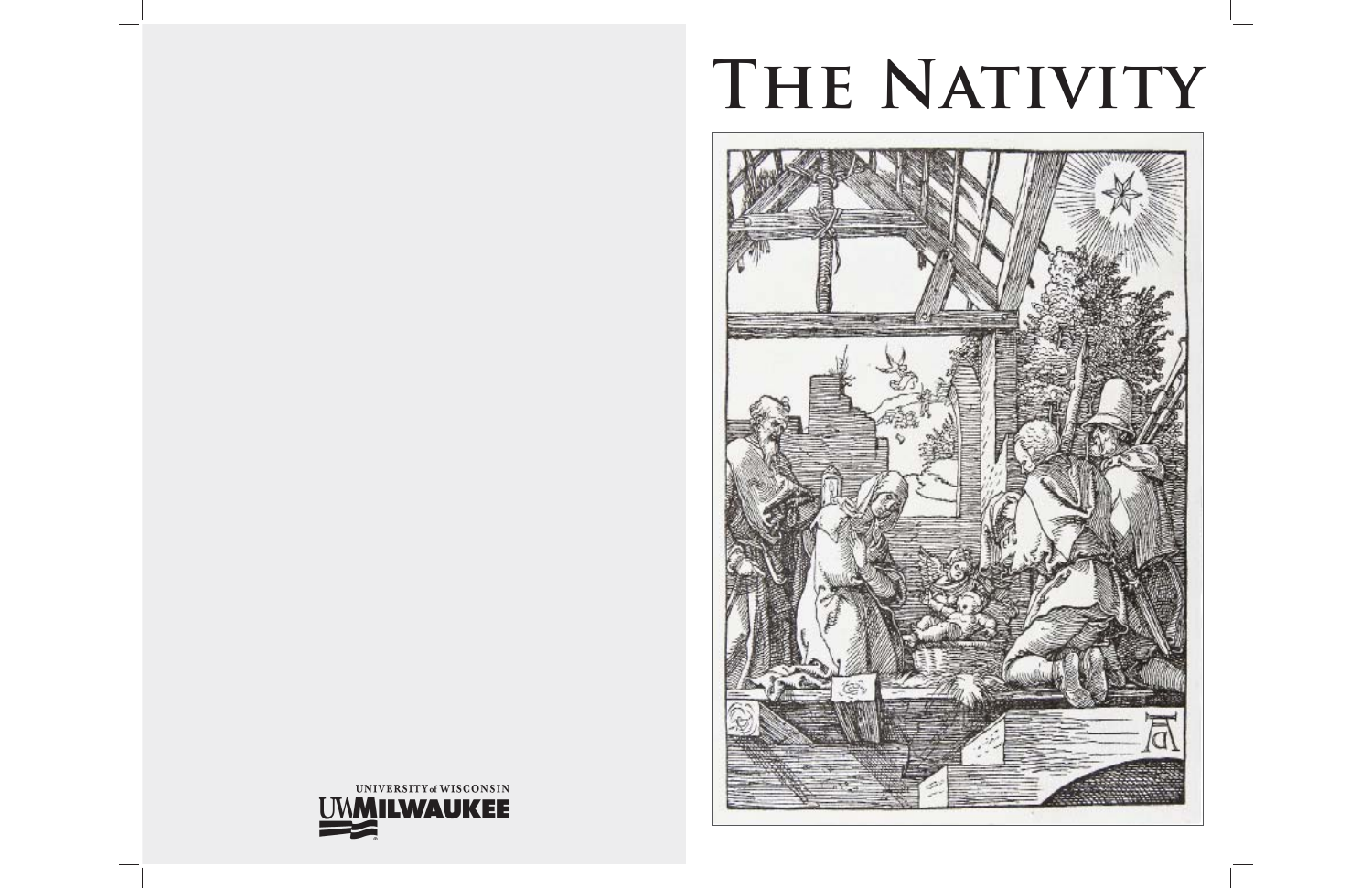Front cover: Albrecht Dürer (1471–1528) *The Nativity* From *Small Passion* Woodcut, ca. 1812 UWM Art Collection, Gift of Emile H. Mathis II, 2012.002.0008

26. Cornelius Galle (1615-1678) *Flight into Egypt* Engraving, 17th C. Image 5 x 7 3/4 in. 2012.002.0159





# **The Flight into Egypt he Flight into Egypt**

#### The Holy Family escapes to Egypt after Joseph is warned by an angel that King Herod, fearing a rival has been born, orders the massacre of male infants in Bethlehem.

27. After Laurent de La Hyre (1606-1656) *Rest on the Flight into Egypt* Engraving, after 1641 Image 15 ¾ x 11 ½ in. 2012.002.0258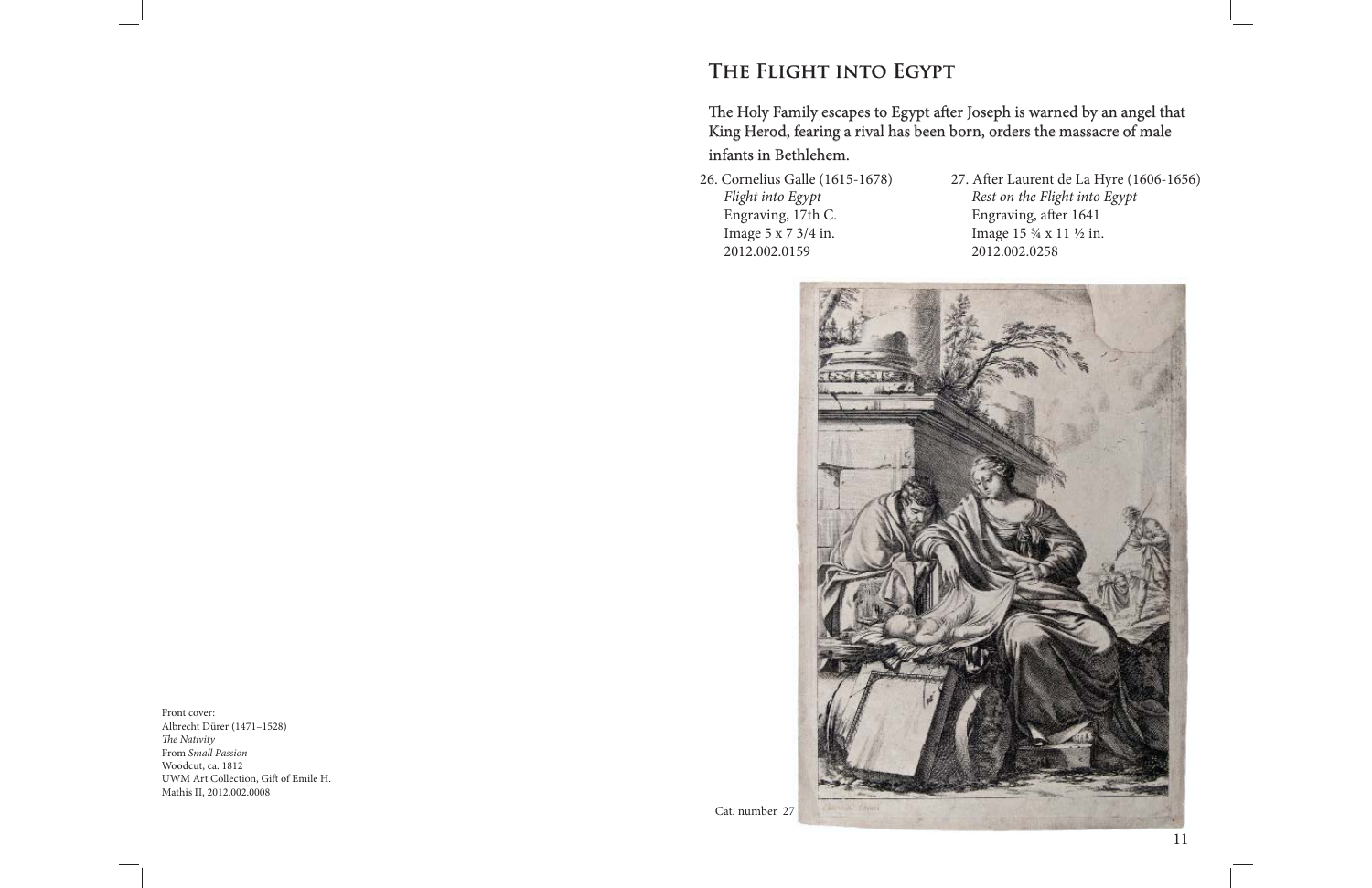# **The Adoration of the Magi he Adoration of the**

Three wise men, magi, from the East in search of a newborn king, follow a bright star to Bethlehem where they present precious gifts of gold, frankincense, and myrrh to the infant.

- 22. After Maerten De Vos (1532-1603) Engraver Hieronymous Wierix *Adoration of the Magi* Engraving, ca. 1595 2012.002.0046
- 23. Johannes Wierix (1549-1615)  *Visit of the Kings* Engraving, originally printed 16th C. Image 4 ½ x 3 1/8 in. 2012.002.0080
- 24. Jacques Callot (1592–1635) *The Adoration of the Magi*  Etching, originally printed ca. 1631 Image 3 5/8 x 2 ¾ in. 2012.002.0117
- 25. After Maerten De Vos (1532-1603) Engraved by Baptista Barbe (1578–1649)  *Adoration of the Kings* Engraving, 17th C. Image 6 15/16 x 8 9/16 in. 2012.002.0047



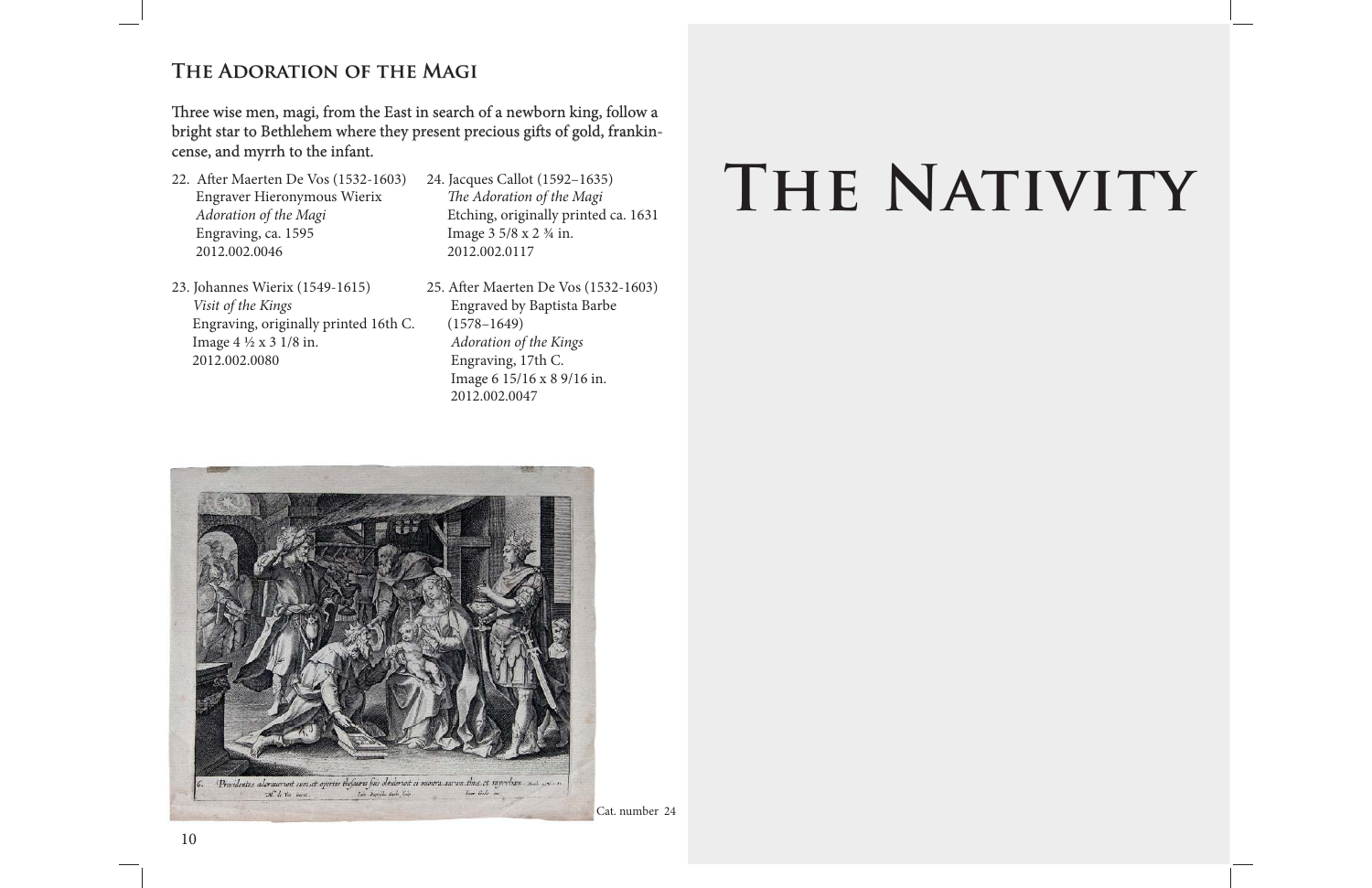### **Introduction ntroduction**

In art, images depicting the life of Jesus inspired by the New Testament gospels are grouped in *cycles* beginning with the Incarnation, the episodic narrative about Jesus' conception and birth.

The Nativity, the story of the birth of Jesus, has been a principal subject in Western art since the 4th century. Images depicting the Nativity and related stories including the Annunciation, the Adoration of the Shepherds, the Adoration of the Magi, and the Flight into Egypt are based on narratives from the Gospels of Matthew and Luke.

The Nativity exhibition presents a sequential visual narrative from the Incarnation cycle. This exhibition is made possible through the generous donation of works of art to the UWM Art Collection by the late Emile H. Mathis II.

21. After Peter Paul Rubens (1577–1640) *The Visit of the Shepherds*  Engraving, 17th C. Image 8 7/8 x 6 ¼ in. 2012.002.0321

- 19. Adriaen Collaert (1560 1618)  *Visit of the Shepherds* Engraving, 17th C. Image 3 ½ x 2 5/8 in. 2012.002.0040
- 20. Christoffel Van Sichem II (1580–1658) *Adoration of the Shepherds* Wood Engraving, 17th C. Image 4 1/8 x 3 in. 2012.002.0035



Cat. number 19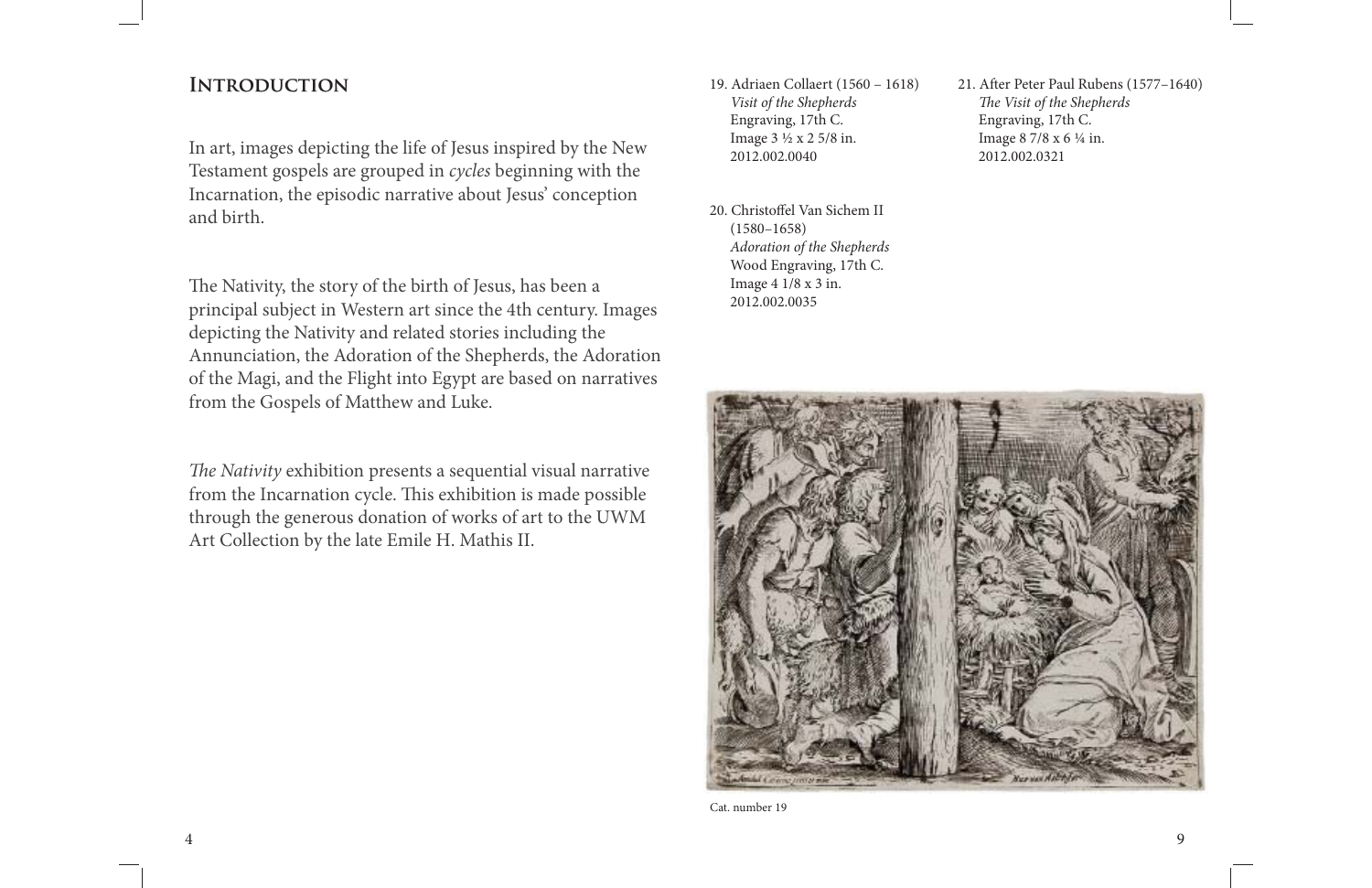*Adoration of the Shepherds*

Etching, 17th C.

Image 6 3/8 x 8 ¼ in.

2012.002.0081

18. Christoffel Van Sichem II (1580–1658)  *Visit of the Shepherds* Woodcut, 17th C. Image 4 3/8 x 2 ¾ in. 2012.002.0068



- 15. Rembrandt Harmenszoon Van Rijn 17. Johann Wilhelm Bauer (1600–1669) (1606-1669)  *Adoration of the Shepherds: A Night Piece* Etching, originally printed ca. 1652 Image 5 7/8 x 7 ¾ in. 2012.002.0277
- 16. Christoffel Van Sichem II (1580–1658)  *Adoration of the Shepherds* Wood Engraving, 17th C. Image 4 7/16 x 3 in. 2012.002.0034

The Annunciation was an especially popular subject in art during the Middle Ages and Renaissance.

Cat. number 11

### **The Annunciation he**

The archangel Gabriel informs the Virgin Mary that she will bear God's son. The Incarnation, Mary's miraculous conception of Jesus, occurs through the intervention of the Holy Spirit, shown usually as a dove descending on shafts of light.

Cat. number 3

1. Albrecht Dürer (1471–1528)  *Th e Annunciation* **From The Small Passion**  Woodcut, originally printed 1509-1511Image  $5 \times 3 \frac{3}{4}$  in. 2012.002.0009







2. Harmen Jansz Muller (1540–1617) After Maerten Van Heemskerck (1498–1574) **The Annunciation**  Engraving, ca. 1566 Image 8 ¼ x 9 5/8 in. 2012.002.0188